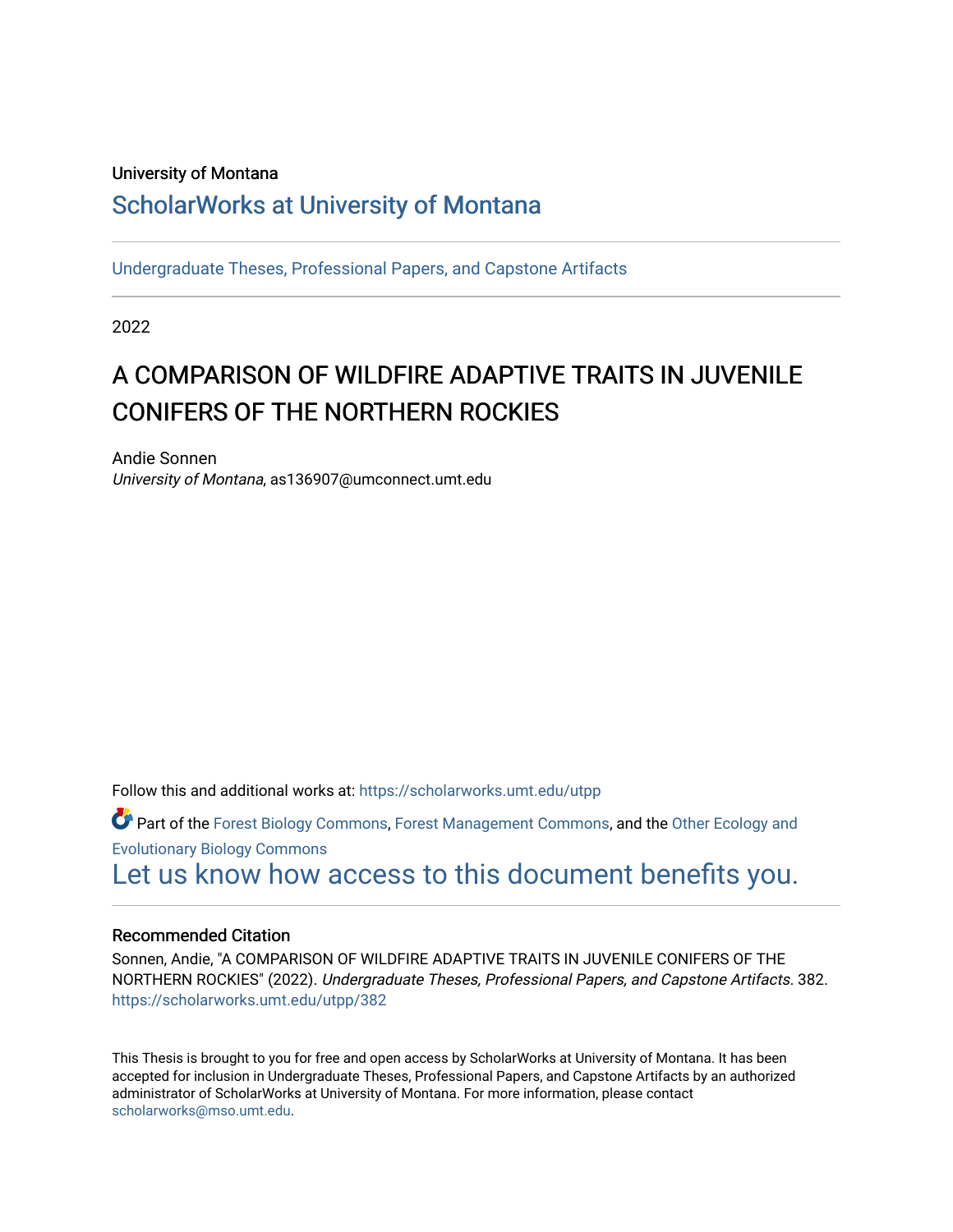## A COMPARISON OF WILDFIRE ADAPTIVE TRAITS IN JUVENILE CONIFERS OF THE NORTHERN ROCKIES

BY

#### ANDIE SONNEN

Undergraduate Professional Paper

University of Montana Missoula, MT

May 2022

Approved by: Dr. Kim Davis, Faculty Mentor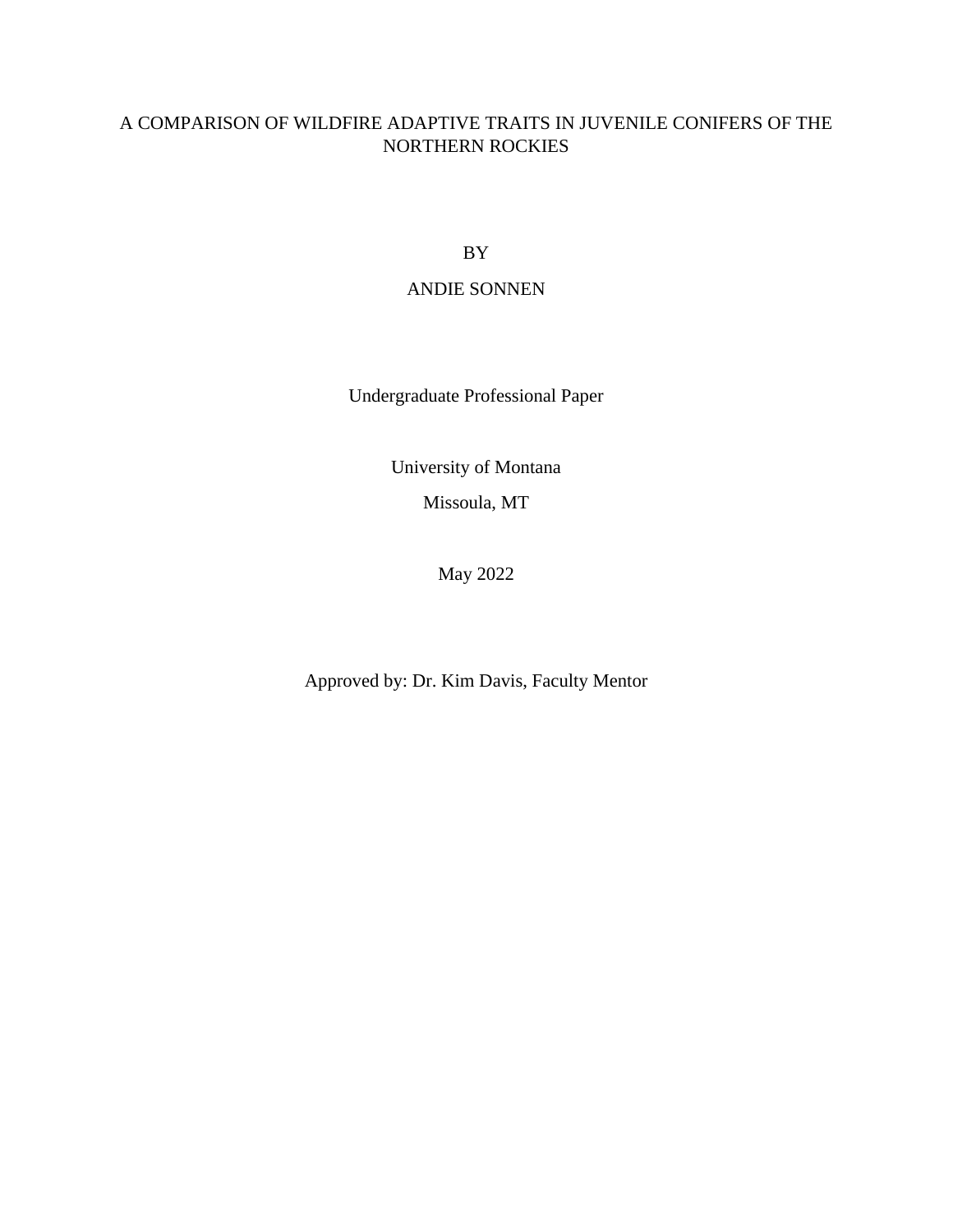#### **Introduction**

Wildfire is an important ecological disturbance that continues to shape the ecosystems of the northern Rocky Mountains through varying patterns of frequency and severity. Given precipitation and vegetation patterns, the northern Rockies are characterized by a diversity of fire regimes including high frequency, low severity fire in lower elevation ponderosa pine forests with a mean fire return interval of approximately 5-25 years; moderate frequency, mixed severity fires in mixed conifer forests with a mean fire return interval of 15-40 years; and low frequency, high severity fires in subalpine forests with a mean fire return interval of 100-300 years (Hood 2021). However, due to historical fire suppression and the hotter and drier conditions brought upon by anthropogenic climate change, wildfire frequency, severity, and season length are increasing (Abatzoglou 2016 and Abatzoglou 2021). These changes in wildfire patterns will likely alter the vegetation composition and structure of the northern Rockies through changes in the ability of species to regenerate following wildfires (Moritz 2012). The ability of species, especially conifers, to regenerate following high severity fires is crucial for maintaining forest structure and composition (Rodman 2020). With more frequent low-severity fires, the ability of these forests to regenerate is in part dependent on the ability of juveniles to survive repeated fires (Stephens 2013).

Individual plant traits, especially those that reduce fire-related mortality, can offer insight into how these vegetation communities will shift (Rodman 2020). The three iconic fire-adapted conifers of the northern Rockies, western larch (*Larix occidentalis*), Douglas-fir (*Pseudotsuga menzeisii*), and ponderosa pine (*Pinus ponderosa*), all have differing physiological tolerances that allow their survival in the dry mountain forests of the west (Bigelow 2011, Stevens 2020, Rodman 2020). One of such tolerances is the ability to survive wildfire. Wildfire causes mortality through heat transfer via convection, conduction, and radiation to the tree crown, stem, and root tissue (Dickinson and Johnson 2001, Hood 2018). Damage to the crown occurs when heated air kills foliage and vascular tissues, in particular the bud tissue (Van Wagner 1973). If a tree experiences 100% bud mortality, the tree will die (Dickinson and Johnson 2001). Damage to the crown can cause mortality, but damage to the stem is the most common cause of fire-related mortality, particularly in younger and smaller trees or thin-barked species (Lawes 2011). Heat damage to stems can harm the vascular tissues that provide the crown with water and nutrients, both of which the tree cannot survive without (Midgley 2011). Thicker bark can offer protection from heat damage to the vascular tissue, and thus is an important determinate of tree resistance to fire (Lawes 2011). Given the two largest causes of fire mortality: damage to the crown and damage to the stem, juvenile trees are more at risk of fire mortality than mature trees.

Trees can survive fire by increasing bark thickness to protect vascular tissues and by growing more rapidly to protect bud tissue. Western larch, Douglas-fir, and ponderosa pine are all characterized as having very thick bark and high resistance to wildfire at maturity. Western larch is the most fire adapted species with the thickest bark and a high and open crown, followed by ponderosa pine and Douglas-fir (Hood 2018). While these species-specific survivability traits have been studied in adult conifers, little research has been done to examine survivability traits in juvenile (5-30 year old) conifers. Given that these younger trees are more vulnerable to mortality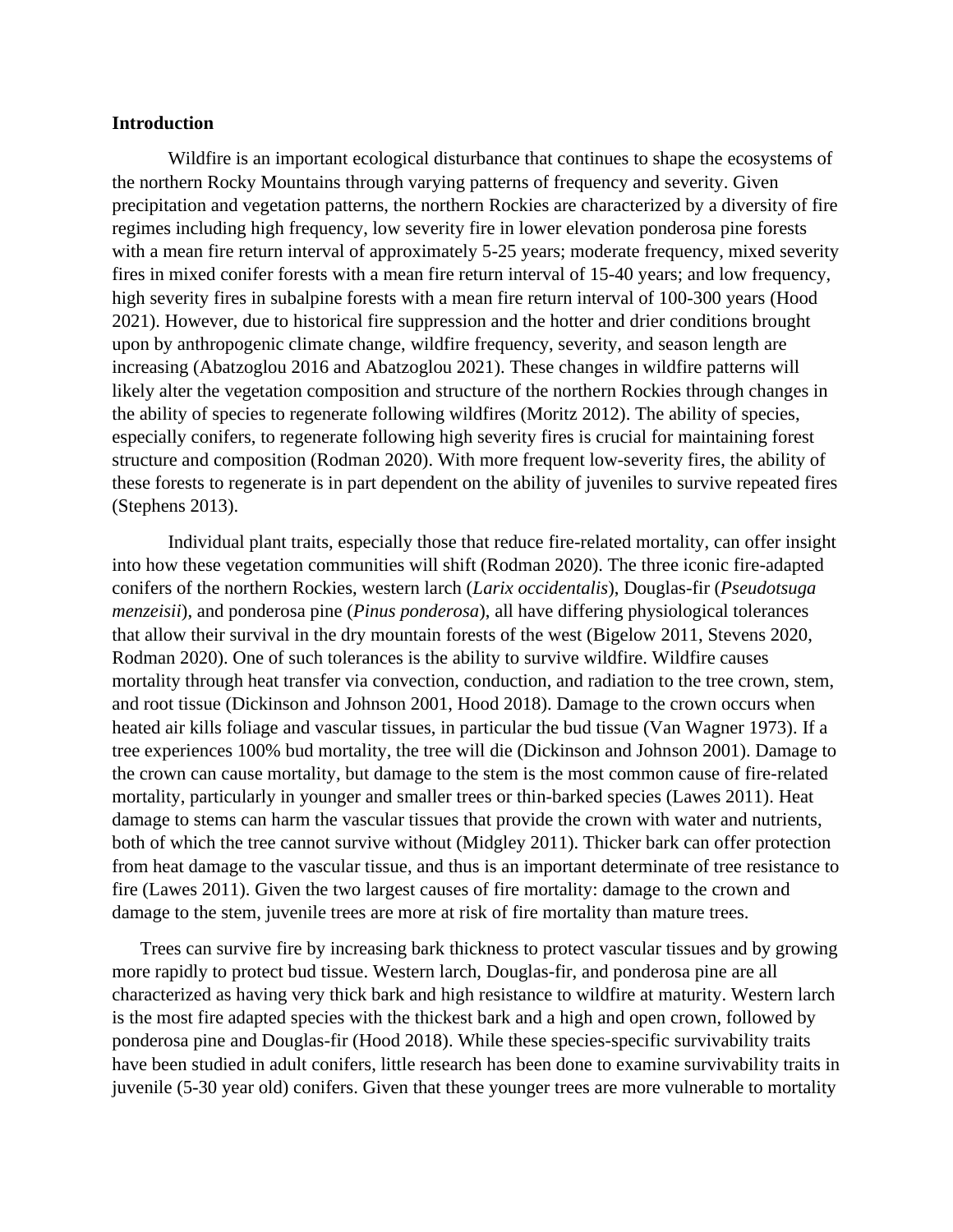from wildfires, and given that wildfire frequency is increasing, it is important to examine what traits ponderosa pine, Douglas-fir, and western larch juveniles that established after fires possess to survive wildfire. In the southern Rockies, ponderosa pine juveniles are found to have both thicker bark and more rapid growth than Douglas-fir (Rodman 2020), but little is known about western larch and its plant traits. Identifying these individual plant traits across the three species in the northern Rockies will offer insight into which species may be more successful in a future with more frequent fires and thus which species could be prioritized for replanting after fires. Therefore, I will address the following three questions:

- 1. How does bark width and tree height vary among ponderosa pine, Douglas-fir, and western larch juveniles (5-30 years old) that established following wildfire in the northern Rockies? Because ponderosa pine had the most rapid height growth in the southern Rockies, I hypothesize that ponderosa pine will have the most rapid height growth in the northern Rockies as well. I predict western larch will have the thickest bark due to its thick bark as an adult, and I predict that Douglas-fir will have the thinnest bark and slowest height growth.
- 2. Are there tradeoffs associated with thicker bark or more rapid height growth? That is, do species with thicker bark have slower height growth and vice versa? I hypothesize that generally, species either put their energy into increasing bark width or increasing height growth.
- 3. Which species is best adapted to more frequent fires at the juvenile stage? I hypothesize that ponderosa pine is the most adapted species, followed by western larch, followed by Douglas-fir.

## **Methods**

Study Area and Field Sites:

To obtain tree data, we established plots following recent (1995-2015) wildfires throughout the northern Rockies and Interior Northwest (Montana, Idaho, Oregon, and Washington). All fires burned sometime within the months of May-October and at varying degrees of severity from 0% mortality to 100% mortality. Climatic conditions varied among sites, with annual average precipitation between 318 and 878mm and mean annual temperatures between 3.3 and 8.4℃. Within the fire perimeters, we established field plots based on the following conditions: within western larch/Douglas-fir/ponderosa pine range, within an area that burned with moderate to high severity, and not replanted following the wildfire. There were 43 plots total, in 30 different fires. Within these plots, a 60 meter belt transect was set directly uphill, and all seedlings within an established distance from the transect were destructively sampled with the goal of approximately 30 seedlings per plot. We measured and recorded height, diameter, and point on the transect for each seedling, and we removed the area on the stem surrounding the root collar to take back to the lab for further processing.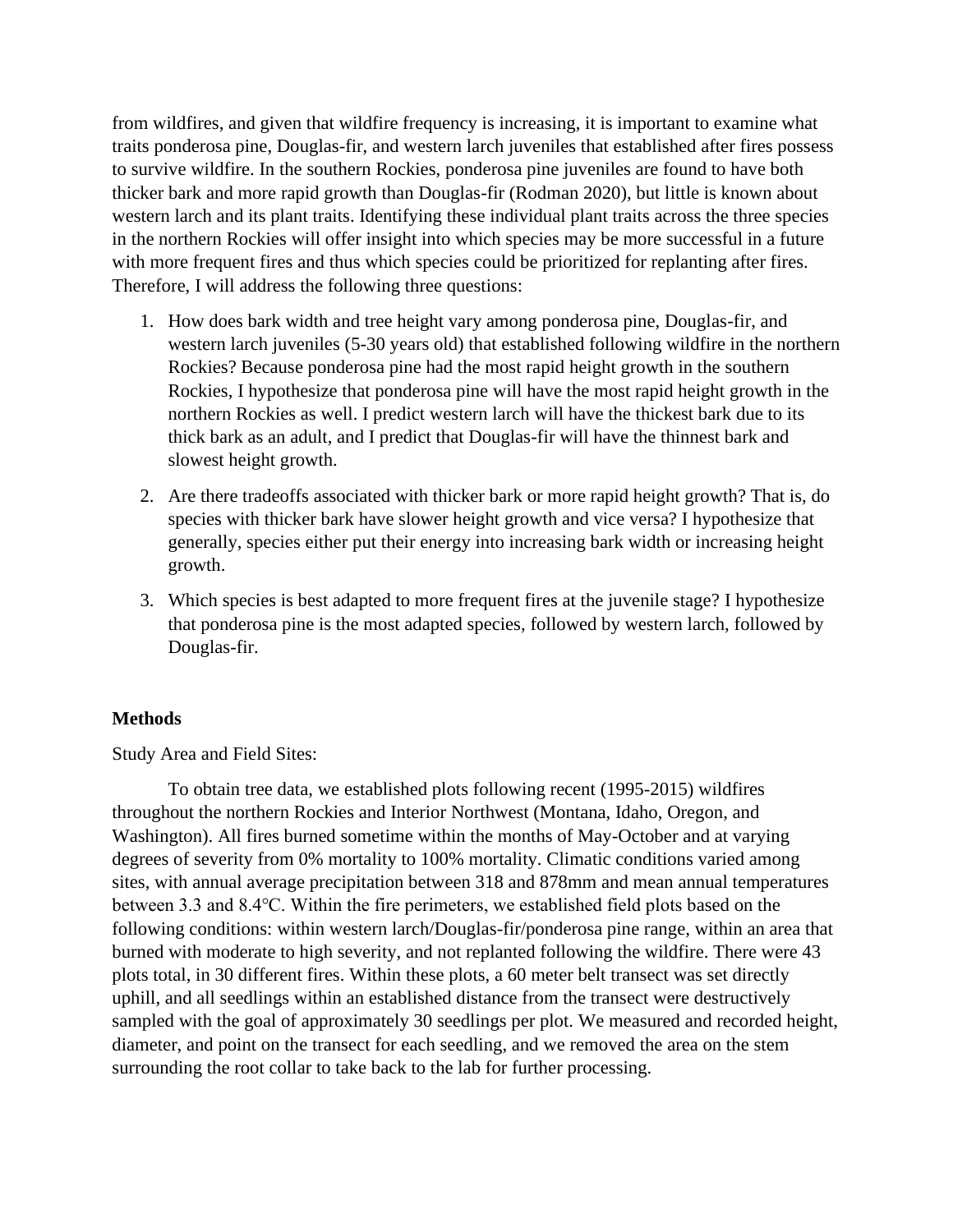#### Lab Measurements:

We cut each seedling was into 2cm cross sections from 2cm below the first root to above the first branch. We sanded the cross sections, and then counted the tree rings. For each seedling, we scanned the oldest cross-sections. We selected the seedlings of each species to measure using stratified random sampling. It was not feasible to measure all the seedlings we sampled, so we split the larch seedlings into two categories based on diameter size: over 6cm and under 6cm. We randomly selected fifty larch from the under 6cm size class and fifty larch from the over 6cm size class. We did the same for Douglas-fir with a 3cm diameter break, and ponderosa pine with a 7cm diameter break. The size classes varied by species due to the difference in the range of diameters between species and to maximize the number of large seedlings we measured from each species. From the scans, I measured tree bark width for the selected trees in four places: at 0˚, 90˚, 180˚, and 270˚ using the computer program ImageJ. I measured diameter in two places: at 0˚ and at 90˚.

## Statistical Analysis:

Because height and relative bark thickness are both indicators of the ability to survive wildfire, it was important to do two separate analyses. I compared heights of all the seedlings to age, and then the bark width of each seedling to age. To assess whether the relationship between height and age varied between species, we used a multiple linear regression model. We logged transformed the response, and did the same for the model of bark width.

### **Results**

We found significant differences between the heights of western larch, ponderosa pine, and Douglas-fir after approximately ten years (table 1). Western larch had the most rapid height growth, followed by ponderosa pine, followed by Douglas-fir (figure 1). At age 10, western larch is approximately 16% taller than ponderosa pine. At age 15, western larch is approximately 67% taller, and at age 20, western larch is approximately 140% taller than ponderosa pine. At age 10, ponderosa pine is approximately 14% taller than Douglas-fir, 39% taller at age 15, and 71% taller at age 20.

Table 1. Results from the statistical analysis using a multiple linear regression model comparing the relationship between height (cm) and age (yr) between western larch, Douglas-fir, and ponderosa pine. Ponderosa pine is the reference level for species. The relationship between height and age was also significantly different between western larch and Douglas-fir (β=-0.11, SE=0.024, t=-0.047, p<0.0001).

|             | Estimate   | <b>Standard Error</b> | T value  | Pr(> t )  |
|-------------|------------|-----------------------|----------|-----------|
| Intercept   | 1.87847    | 0.19602               | 9.583    | $<$ 2e-16 |
| Age         | 0.17235    | 0.01201               | 14.348   | $<$ 2e-16 |
| <b>LAOC</b> | $-0.57986$ | 0.35691               | $-1.625$ | 0.10543   |
| <b>PSME</b> | 0.28246    | 0.30518               | 0.926    | 0.35552   |
| Age:LAOC    | 0.07262    | 0.02198               | 3.304    | 0.00108   |
| Age: PSME   | $-0.04093$ | 0.02005               | $-2.042$ | 0.04215   |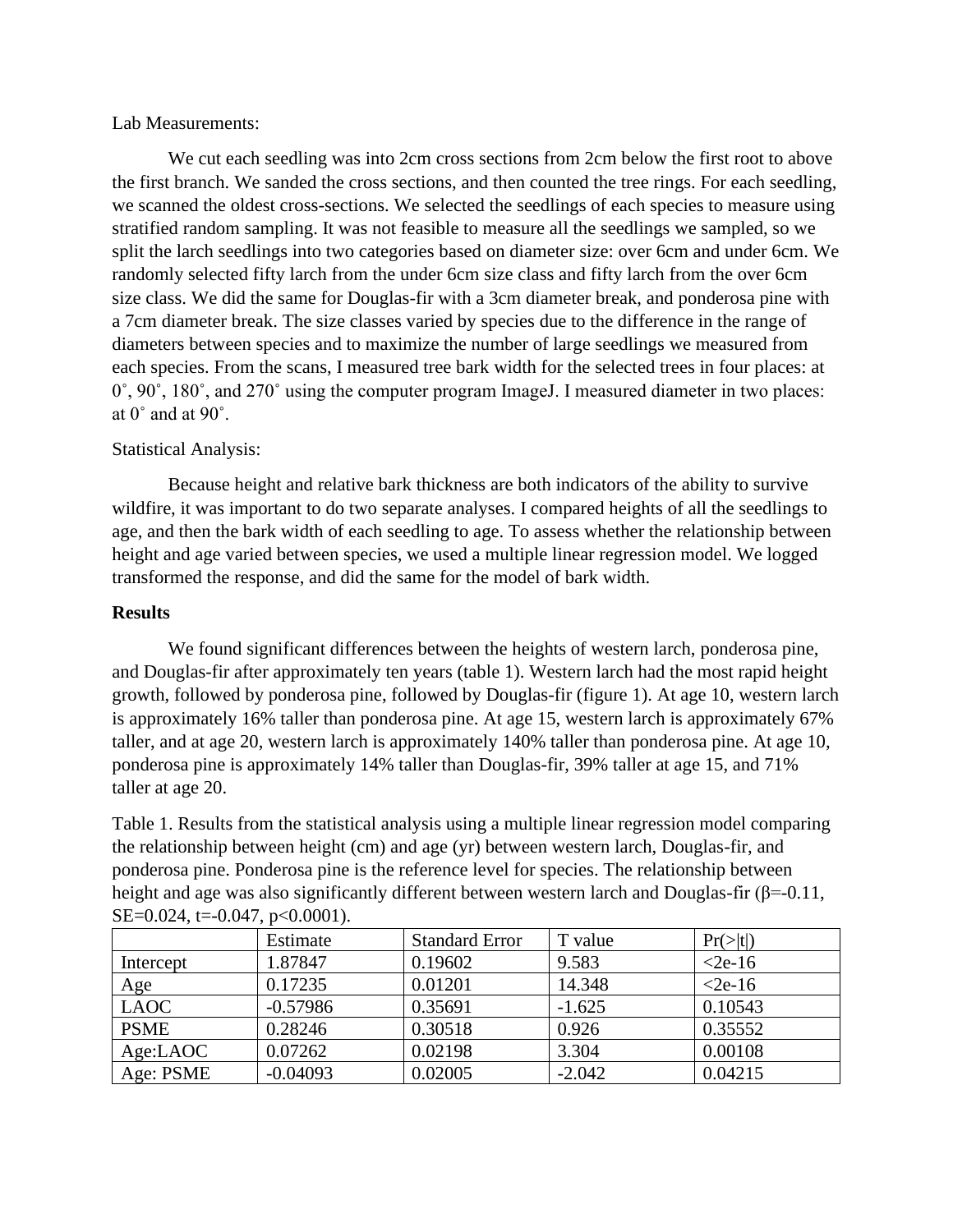

Figure 1. Fitted lines from the final multiple linear regression model comparing the relationship between height and age for western larch, Douglas-fir, and ponderosa pine. The solid lines are predicted values, the points represent the observed data, and the shaded region represents the 95% confidence interval. The adjusted R-squared value for this model is 0.6652.

We also found a significant difference between the bark width of western larch and the bark widths of ponderosa pine and Douglas-fir (table 2). Western larch has the thickest bark, but it is not statistically clear whether Douglas-fir or ponderosa pine has the next thickest (figure 2). Bark width appears to become significantly different around age 15. At age 15, western larch had approximately 15% thicker bark than ponderosa pine and Douglas-fir, and 50% thicker bark at age 20 (figure 2)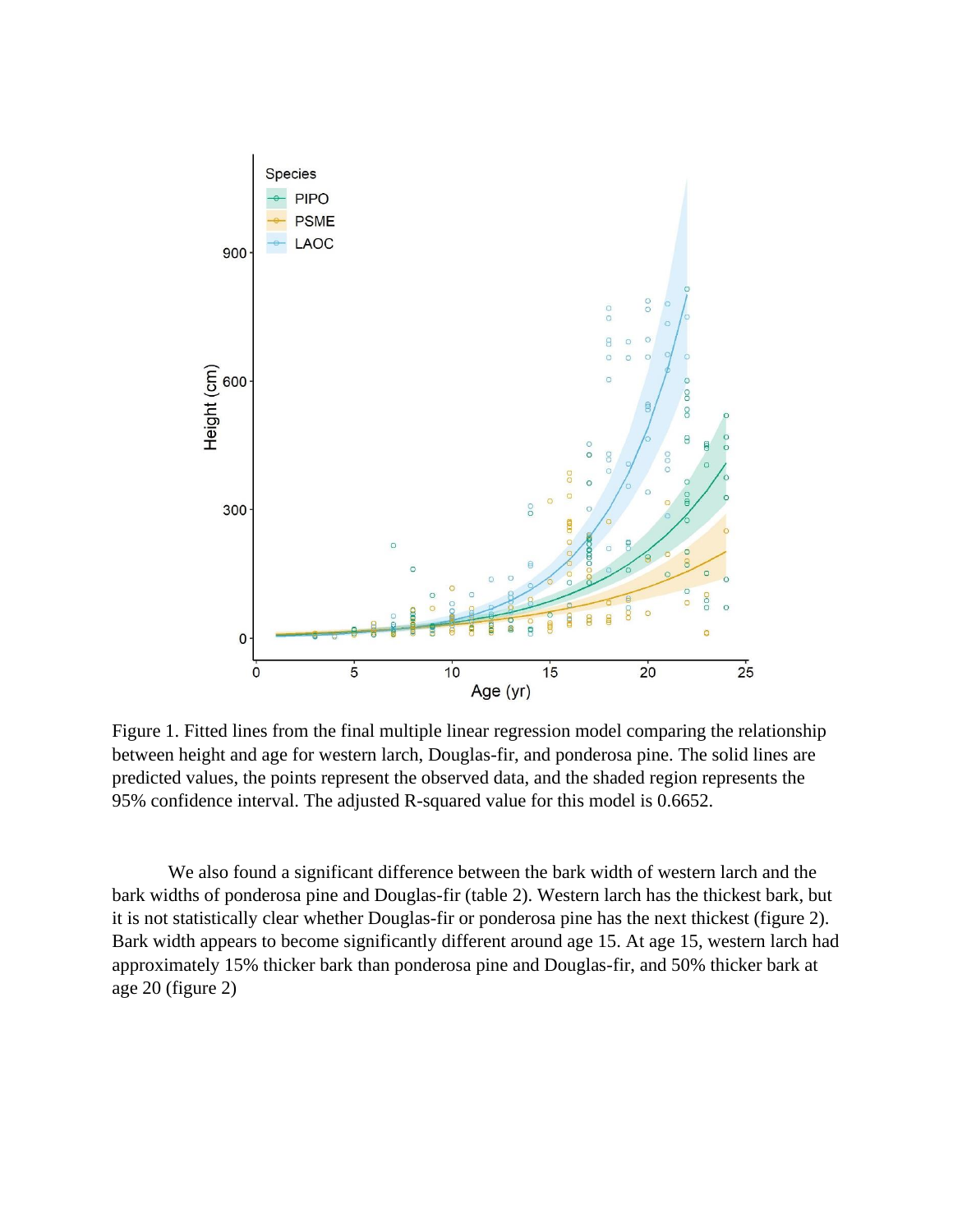Figure 2. Results from the statistical analysis using a multiple linear regression model comparing the relationship between bark width (mm) and age (yr) between western larch, Douglas-fir, and ponderosa pine. Ponderosa pine is the reference level for species. The relationship between bark width and age was also significantly different between western larch and Douglas-fir (β=-0.04, SE=0.024, t=-1.865, p=0.0432).

|             | Estimate    | <b>Standard Error</b> | T value   | Pr(> t )  |
|-------------|-------------|-----------------------|-----------|-----------|
| (Intercept) | $-2.111186$ | 0.19906               | $-10.609$ | $<$ 2e-16 |
| Age         | 0.12889     | 0.01220               | 10.566    | $<$ 2e-16 |
| <b>LAOC</b> | $-0.71412$  | 0.35455               | $-2.014$  | 0.04493   |
| <b>PSME</b> | $-0.58981$  | 0.30991               | $-1.903$  | 0.05803   |
| Age:LAOC    | 0.06677     | 0.02124               | 3.144     | 0.00184   |
| Age:PSME    | 0.02233     | 0.02036               | 1.097     | 0.27357   |



Figure 2. Fitted lines from the final multiple linear regression model comparing the relationship between bark width and age for western larch, Douglas-fir, and ponderosa pine. The solid lines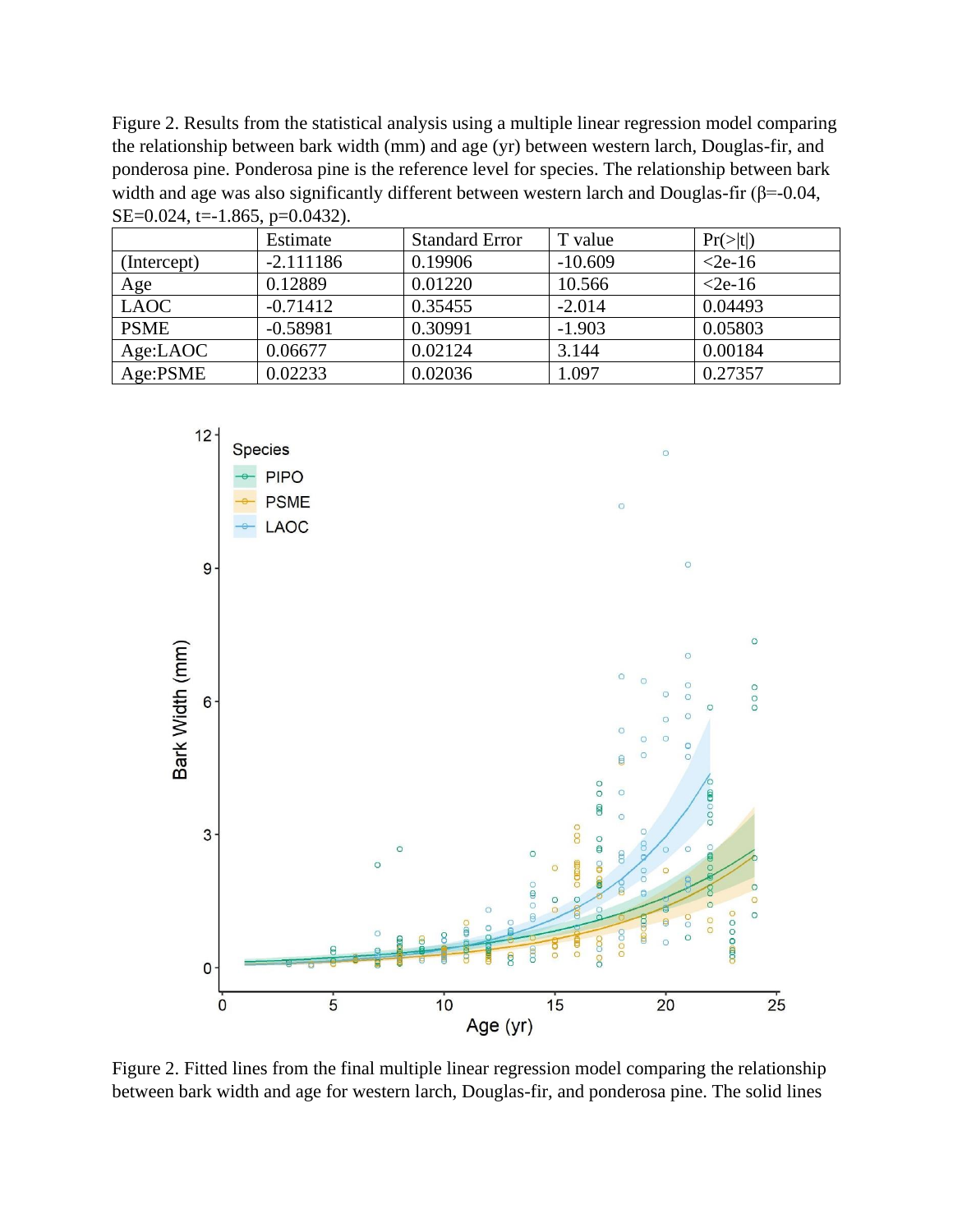are predicted values, the points represent the observed data, and the shaded region represents the 95% confidence interval. The adjusted R-squared value for this model is 0.5773.

#### **Discussion**

As anthropogenic climate change alters temperature and precipitation patterns, and thus alters wildfire frequency and severity (Abatzoglou 2016 and Abatzoglou 2021), it is increasingly important to understand and quantify wildfire adaptive traits in northern conifers. Here, we show that western larch juveniles are more fire adapted than ponderosa pine and Douglas-fir by having both thicker bark and more rapid height growth. Ponderosa pine had the second thickest bark and second fastest height growth, and Douglas-fir had the thinnest bark and slowest height growth. This is important because the presence of these wildfire-adaptive traits (thicker bark and more rapid height growth) indicate a higher chance of survival in forests with increasing fire frequency.

Our results were consistent with the results of a similar study conducted on ponderosa pine and Douglas-fir in the southern Rockies. Like our study, this study found that juvenile ponderosa pine had thicker bark and more rapid height growth than Douglas-fir (Rodman 2020). However, this study did not include western larch, an iconic fire-resistant conifer of the northern Rockies. With these results, we fill that gap. Other studies (Hood 2018) examined these characteristics in adult western larch, ponderosa pine, and Douglas-fir, and partially confirmed our hypothesis that juveniles of these species follow the same patterns: adult western larch has the thickest bark, followed by ponderosa pine, followed by Douglas-fir. When examining specific adaptations, our results agree with the ecology of the species: western larch is shadetolerant, and thus must keep above its competition and establish its wide and open crown. In contrast, Douglas-fir is more shade-tolerant, and thus may persist in the shade of the other two species.

This study is especially relevant as we consider post-fire management choices under ongoing climate change and increases in fire frequency. Based on our findings, western larch is the most adapted to wildfire at the juvenile stage. This may be valuable information when considering which species to replant following fires, given the increasing chance that sites planted post-fire may burn again before trees reach adulthood. However, other traits (shade tolerance, drought tolerance, etc.) would have to be considered too.

Despite our ability to capture the adaptive traits of all three species, there were limitations with our study. We recognize that when the seedlings are small (<100 cm tall), bark thickness and height will not stop mortality in the event of a wildfire. Ideally, we would have wanted more trees in the upper size class (>100cm tall) where bark width and height would be more likely to influence fire-induced mortality. Additionally, there were variations in the height on the stem that bark width was measured. Every measurement was within 10cm, but the further up the stem, the greater the relative bark width was. All bark width measurements were taken at the base of the seedlings, and it might be valuable to measure further up.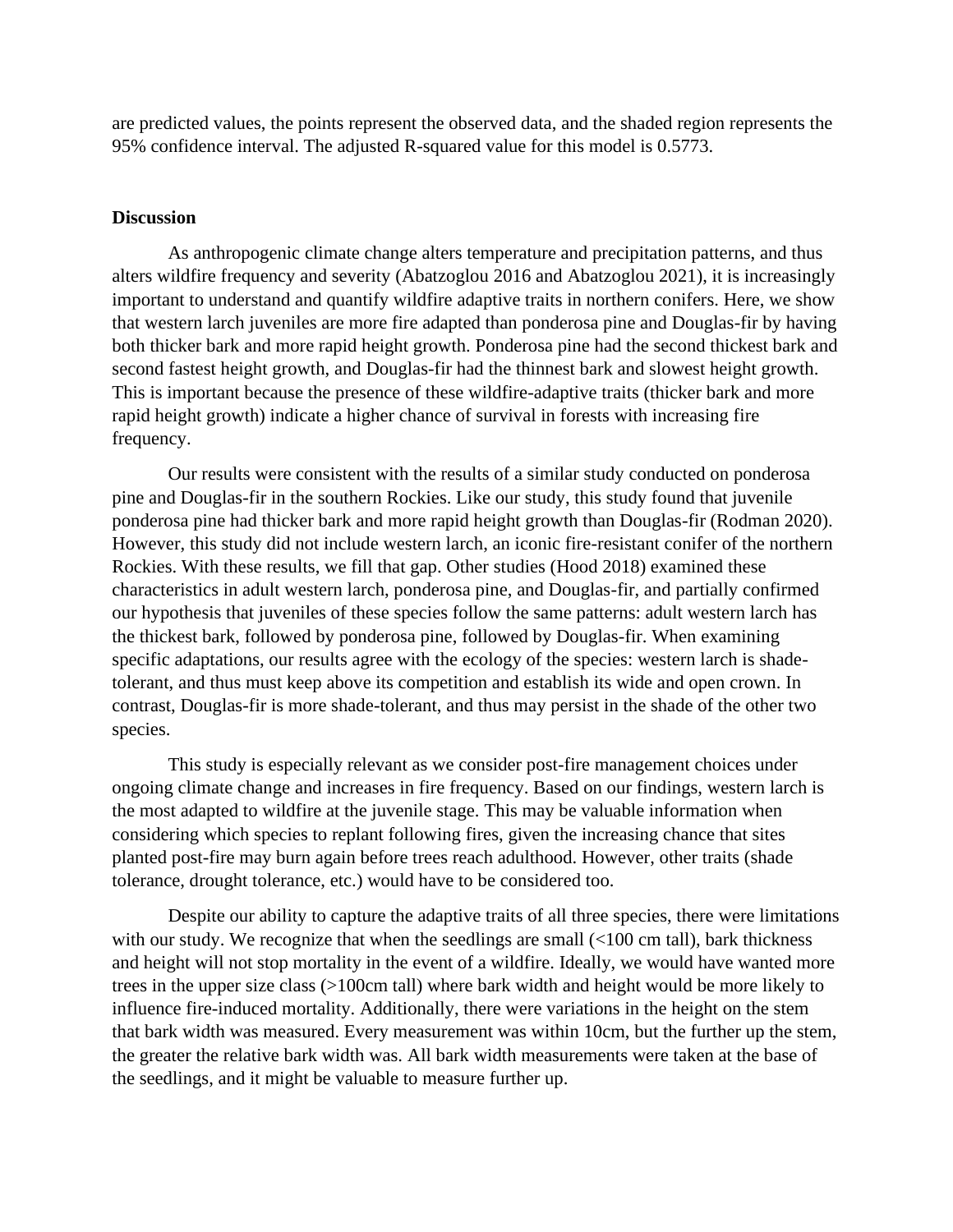In summary, climate change is increasing fire frequency. This study provides valuable insight into which species will be most likely to survive in an ecosystem with more frequent fire. The first research questions asked how bark width and height vary across western larch, ponderosa pine, and Douglas-fir juveniles. We now know that western larch has the thickest bark and most rapid height growth, followed by ponderosa pine, followed by Douglas-fir. The second research question was concerned as to whether or not there are tradeoffs associated with possessing one trait (thick bark) over the other (more rapid height growth). Based on our findings, there are no tradeoffs between those two variables. Western larch had both the thickest bark and most rapid height growth, and thus is the species most likely to survive in an ecosystem with more frequent fire, followed by ponderosa pine, followed by Douglas-fir. An opportunity for further research could involve examining other wildfire adaptive traits (age of reproductive maturity, seed mass, juvenile crown structure, and self-pruning ability) to identify further tradeoffs associated with height and bark width.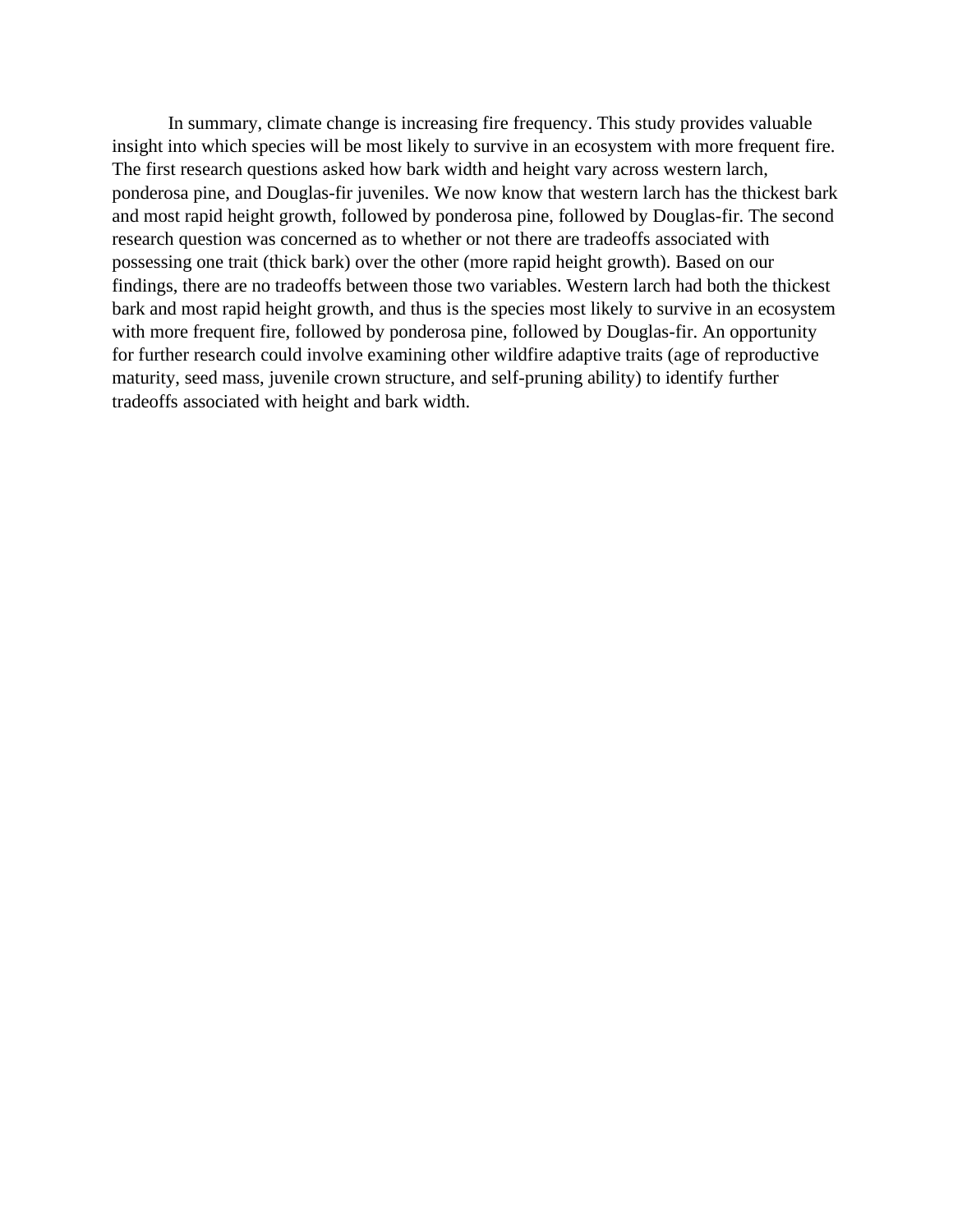#### References

- Arno, S. F. (1980). Forest fire history in the northern Rockies. *Journal of Forestry*, *78*(8), 460- 465.
- Bigelow, S. W., North, M. P., & Salk, C. F. (2011). Using light to predict fuels-reduction and group-selection effects on succession in Sierran mixed-conifer forest. *Canadian Journal of Forest Research*, 41, 2051– 2063.
- Dickinson, M. B., & Johnson, E. A. (2001). Fire effects on trees. *Forest fires* (pp. 477-525). Academic Press.
- Hood, S. M., Varner, J. M., Van Mantgem, P., & Cansler, C. A. (2018). Fire and tree death: understanding and improving modeling of fire-induced tree mortality. *Environmental Research Letters*, *13*(11), 113004.
- Lawes, M. J., Richards, A., Dathe, J., & Midgley, J. J. (2011). Bark thickness determines fire resistance of selected tree species from fire-prone tropical savanna in north Australia. *Plant Ecology*, *212*(12), 2057-2069.
- Midgley, J. J., Kruger, L. M., & Skelton, R. (2011). How do fires kill plants? The hydraulic death hypothesis and Cape Proteaceae "fire-resisters". *South African Journal of Botany*, *77*(2), 381-386.
- Moritz, M. A., Parisien, M. A., Batllori, E., Krawchuk, M. A., Van Dorn, J., Ganz, D. J., & Hayhoe, K. (2012). Climate change and disruptions to global fire activity. *Ecosphere*, *3*(6), 1-22.
- Rehfeldt, G. E., Ferguson, D. E., & Crookston, N. L. (2008). Quantifying the abundance of cooccurring conifers along Inland Northwest (USA) climate gradients. *Ecology*, *89*(8), 2127-2139.
- Rodman, K. C., Veblen, T. T., Andrus, R. A., Enright, N. J., Fontaine, J. B., Gonzalez, A. D., ... & Wion, A. P. (2021). A trait‐based approach to assessing resistance and resilience to wildfire in two iconic North American conifers. *Journal of Ecology*, *109*(1), 313-326.
- Stephens, S. L., Agee, J. K., Fule, P. Z., North, M. P., Romme, W. H., Swetnam, T. W., & Turner, M. G. (2013). Managing forests and fire in changing climates. *Science*, *342*(6154), 41-42.
- Stevens, J. T., Kling, M. M., Schwilk, D. W., Varner, J. M., & Kane, J. M. (2020). Biogeography of fire regimes in western U.S. conifer forests: A trait-based approach. *Global Ecology and Biogeography*, 29(5), 944– 955.
- Wagner, C. V. (1973). Height of crown scorch in forest fires. *Canadian journal of forest research*, *3*(3), 373-378.